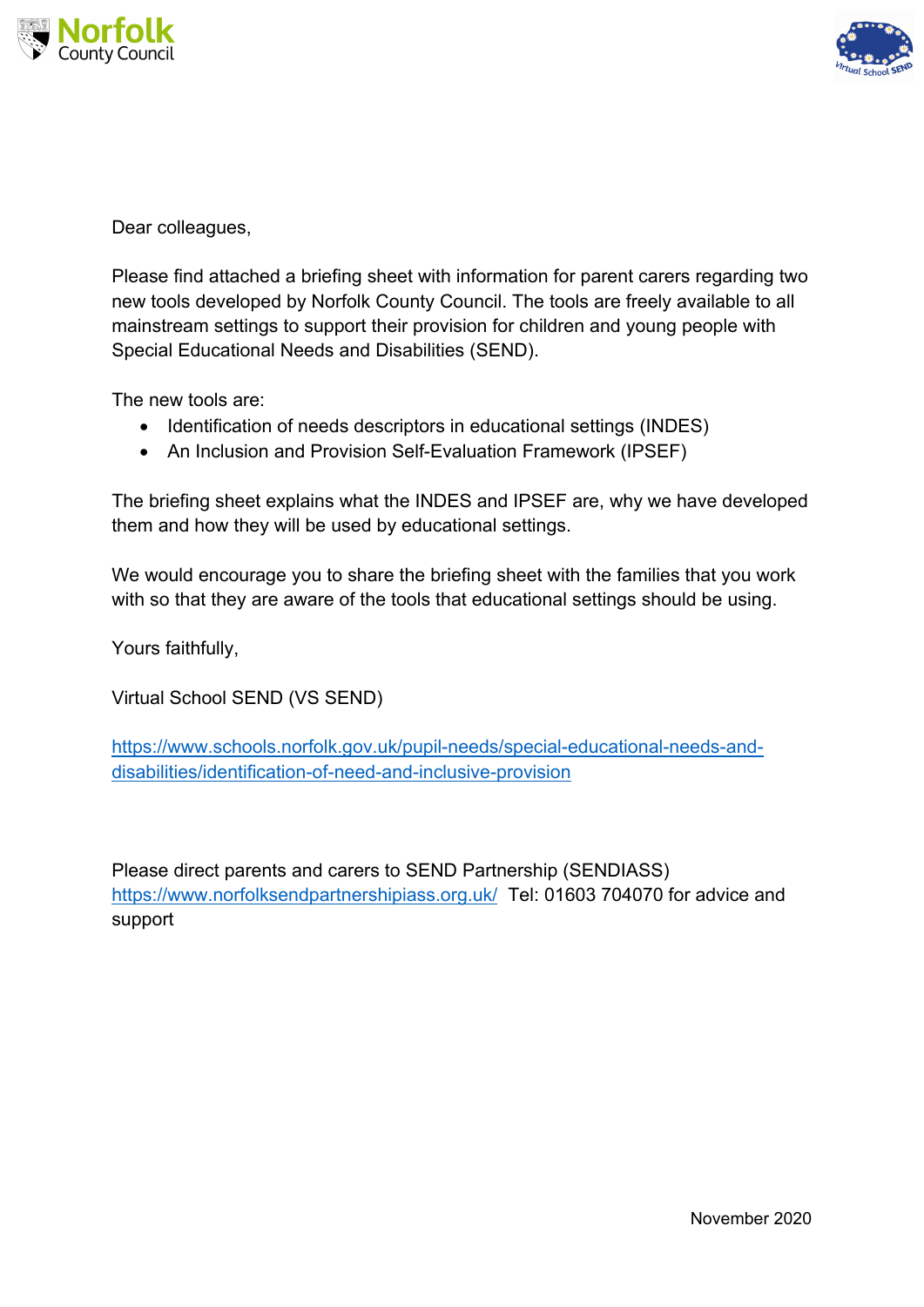



# **New tools for supporting and managing SEND provision in Norfolk**

Virtual School SEND (VS SEND) at Norfolk County Council have produced two new tools that are freely available to all mainstream settings to support their provision for children and young people with Special Educational Needs and Disabilities (SEND).

The new tools are:

- **1. Identification of needs descriptors in educational settings (INDES)**
- **2. An Inclusion and Provision Self-Evaluation Framework (IPSEF)**

#### **Why have we produced these tools?**

The vast majority of children and young people can have their needs met in their local school and be part of the community alongside their peers. These tools aim to help settings to give children and young people the support they need.

 by enabling settings to: We are confident that these tools will help both settings and individuals,

- clearly, confidently, and quickly assess needs at an early stage
- identify strengths and areas for development
- access appropriate support and funding

## **What are the benefits of these tools?**

The INDES and IPSEF will help us to plan the services we provide to support settings to enable them to meet the needs of their children and young people.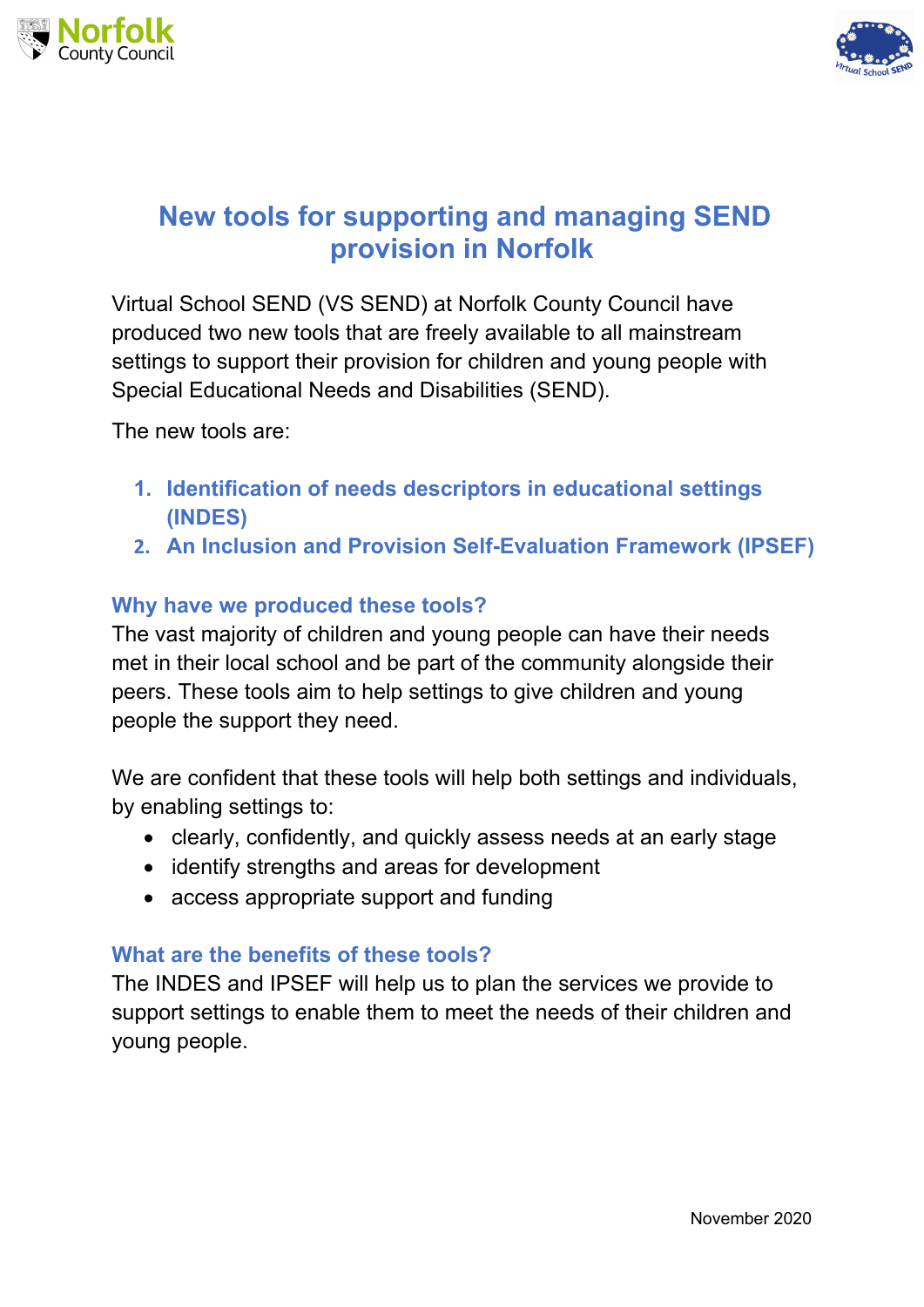



# **What are the tools and what will they do?**

## **Identification of needs descriptors in educational settings (INDES)**

- describe the needs of children and young people in seven areas:
	- o Physical disability (including physical and neurological impairment, medical, independence and sensory)
	- o Hearing impairment
	- o Visual impairment
	- o Speech and language difficulties
	- $\circ$  Social communication and interaction
	- o Social, emotional and mental health difficulties
	- o Learning and cognition difficulties (including behaviour for learning)
	- quickly identify needs, using a shared language to improve communication between settings, professionals and families
	- provide a picture of a child or young person's needs throughout their education
	- support planning and reviews, both for children and young people at SEN Support and for those with Education, Health and Care Plans (EHCPs)

## **Inclusion and Provision Self-Evaluation Framework (IPSEF)**

Schools can use this tool to help them identify strengths and areas for development against key Norfolk and National standards and legislation, in order to develop more inclusive education practice.

The IPSEF includes:

- whole school culture and ethos
- provision
- independence and transition planning, including transition to adult life
- involving children and young and people and parent carers in decision making

Our plan is for all settings to complete an IPSEF once a year.